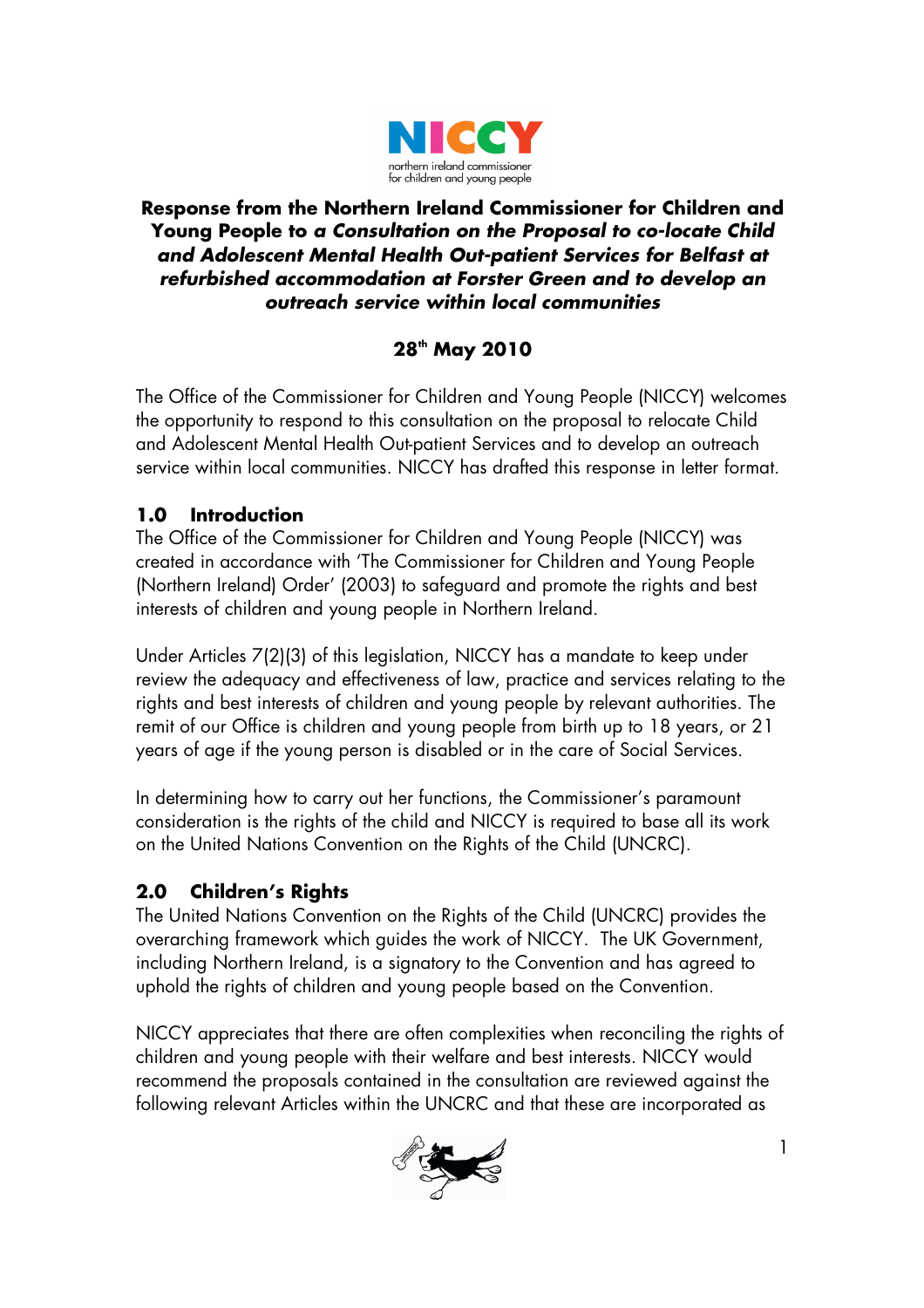

underlying principles, to ensure that the rights and best interests of children and young people are upheld and protected.

- Article 2: Children shall not be discriminated against and shall have equal access to all articles in the UNCRC.
- Article 3: All decisions taken which affect children's lives should be taken in the child's best interests.
- Article 6: All children have the right to life and to the fullest level of development.
- Article 12: Children have the right to have their voices heard in all matters concerning them.

### **3.0 Consultation on Children and Adolescent Mental Health Services**

This proposal outlines plans to co-locate children and adolescent mental health outpatient services for Belfast at one site and to localise outreach services at six health and wellbeing centres across Belfast. Co-locating child and adolescent mental health services will mean bringing together two out-patient teams currently based at three sites to a single team based at one site - Forster Green.

In considering these proposals, the paramount concern of NICCY is that the interests and well-being of every child or young person who is, or may in the future, be affected by the changes outlined in this proposal remain the key focus. NICCY recognizes that the children and young people currently affected and those who may, in the future be affected by the proposals, are a very vulnerable group. With this in mind, it is crucial that every aspect of the proposal is carefully scrutinized to ensure that the care and support provided to children and young people, and their families through Child and Adolescent Mental Health Services (CAMHS) is not adversely impacted in any way.

There are a number of issues arising in the proposal which NICCY would like to address. These are detailed in the following sections.

## **4.0 Relocation of CAMHS – Impact on Children and Young People**

The Belfast Health and Social Care Trust (hereafter referred to as 'The Trust') states that none of the existing facilities meet the requirements for the provision of a modern CAMH community-based service, citing over-crowding, accessibility and outdated accommodation as key problems. While NICCY recognises the relocation of CAMHS to more modern and dedicated therapeutic spaces as a

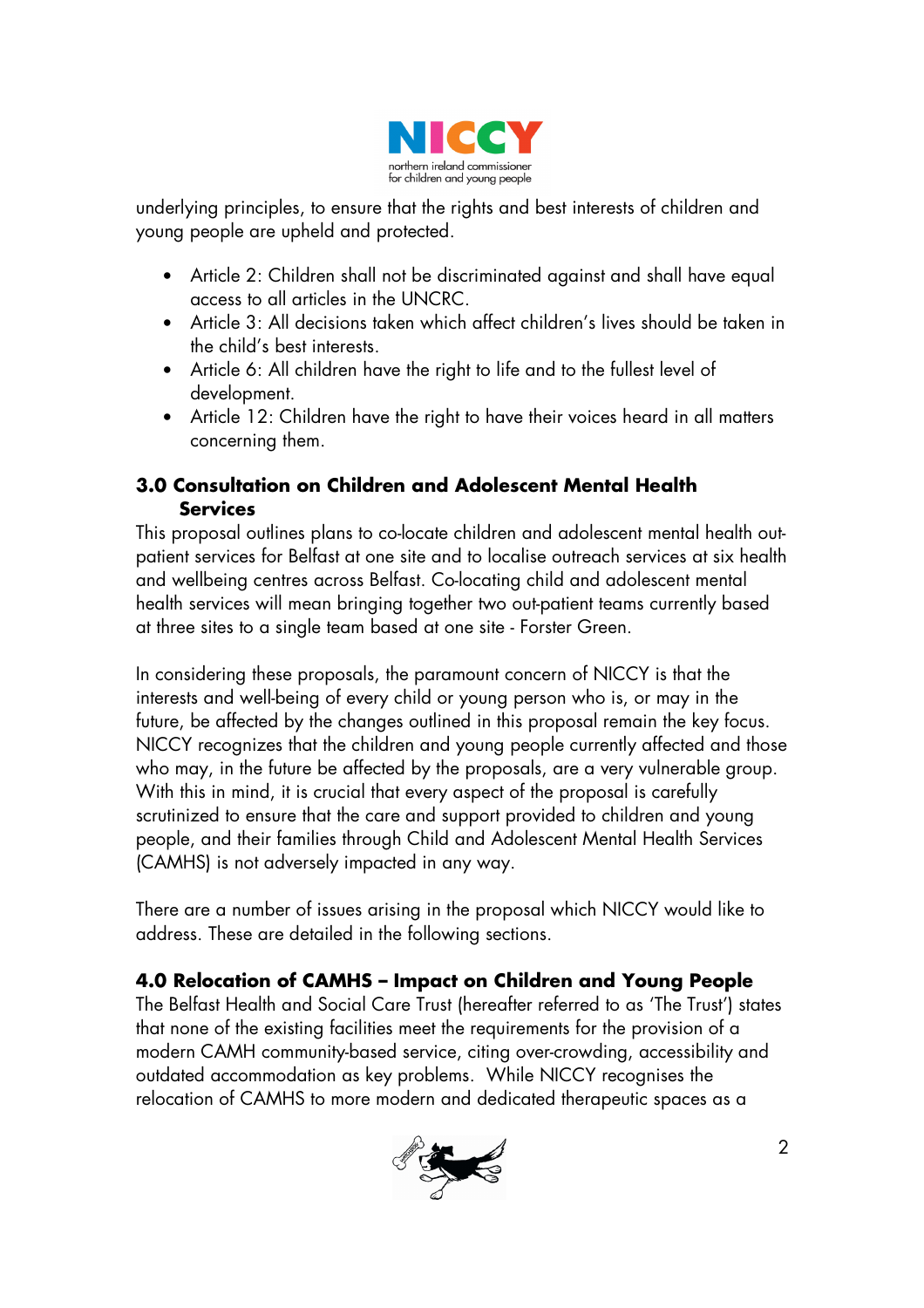

positive development, there are aspects of the proposals that could have a negative impact on the key users, i.e. children and young people.

In focusing on the children and young people who currently avail of CAMHS or who may avail of it in the future, it is important that their needs and those identified by their parents or carers, are genuinely and carefully considered. The Proposal states that the children and young people affected have 'complex, severe or persistent mental health disorders'. Relocating services to new facilities will therefore prove a traumatic experience for some CAMHS users. The absence of familiar surroundings and the challenge to adapt to new therapeutic spaces (taking account of environmental factors, such as noise levels and types, lighting, location), could have a detrimental impact on the child or young person's condition, their relationship with CAMHS staff, parents or carers and their ongoing progress. **NICCY therefore urges careful and thorough consideration of how children and young people will be affected by the relocation of CAMHS. There is no reference in the document to consultation with parents, carers and CAMHS staff. It is imperative that all relevant CAMHS staff and parents/carers are consulted to ensure that the disruption to children and young people's treatment is minimal and that their needs and wellbeing remain at the core of all decision-making processes.** 

Relocating CAMHS to one site and establishing outreach services at Health and Wellbeing Centres across the city is likely to create transport difficulties for a proportion of parents, carers and users of CAMHS. The document does not acknowledge the possible inconvenience to and additional transport costs incurred by parents, carers and service users arising from the proposals. **NICCY believes it is important that alternative arrangements are considered where CAMHS users are likely to encounter significant transport difficulties or expenses**.

NICCY recognises the stigma associated with mental health conditions and that this may be a concern for children and young people using CAMHS. CAMHS users may currently travel outside their local area to access treatment, and prefer to do so as they are less likely to encounter people known to them. Locating outreach services in local Health and Wellbeing Centres is likely to diminish this sense of anonymity as CAMHS will be provided alongside a broad range of other health services accessed by the local community. **The Trust should take** 

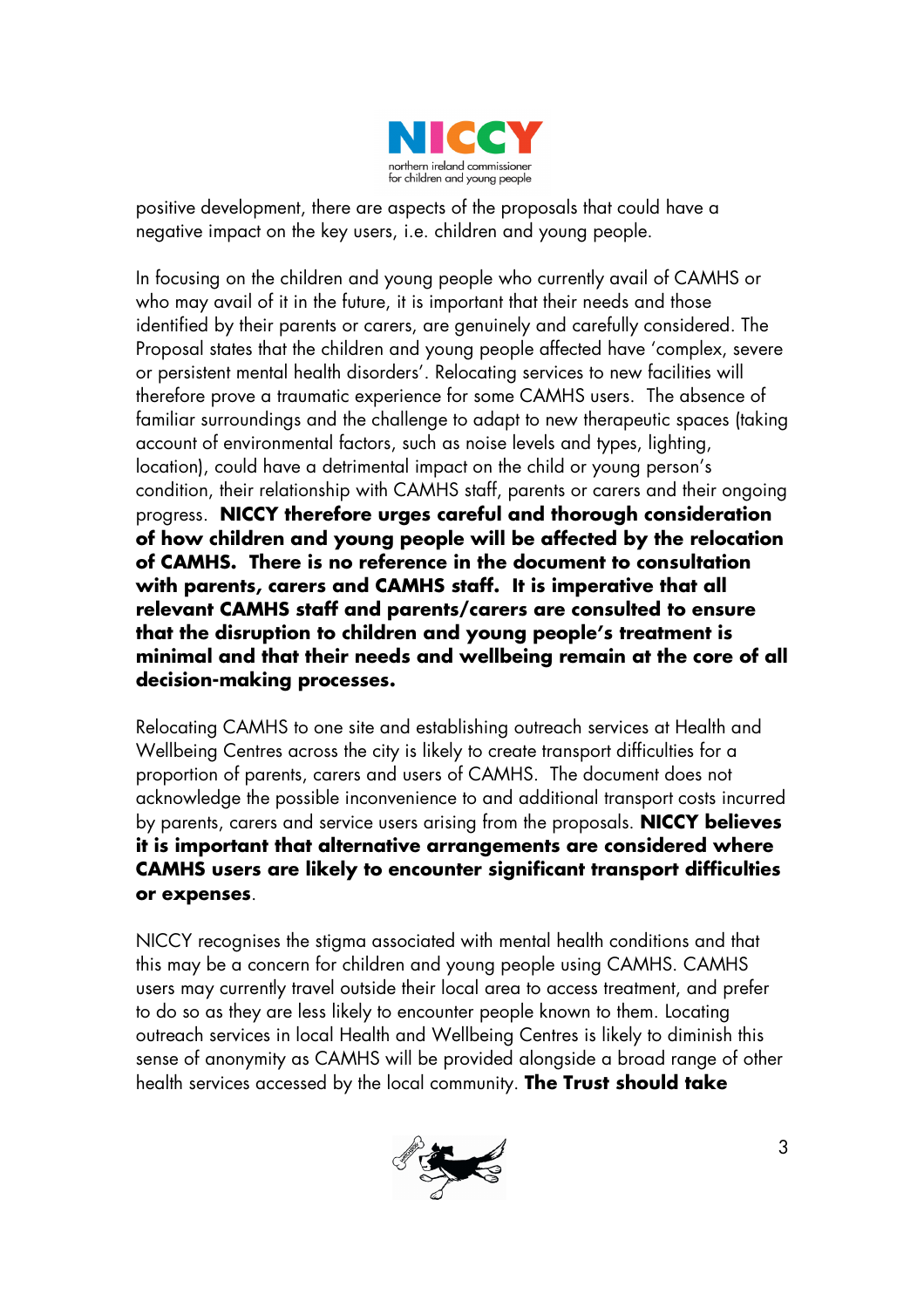

#### **account of children and young people's concerns in this regard and consider how it might effectively address them.**

As part of the outreach model, there are proposals to locate two new Health and Wellbeing Centres at Shankill and Andersonstown. Each area is largely populated by a single religious community. While recognising some improvement in community relations, the provision of two centres in these areas may serve to perpetuate existing divisions while sustaining the perceptions of the wider community. In addition, where community conflict has caused or contributed to a child or young person's mental health condition, careful consideration must be given to the most appropriate location where they can access services. **In assessing the equality impact of these proposals, under Section 75 (2) specifically, good relations, there is a need to ensure that access to CAMHS at both locations, is feasible for the entire community**. **NICCY is concerned that these issues are not addressed in the proposals.** 

Reviewing the equality impact of these proposals, under Section 75, specifically disability, the Trust should ensure, that in relocating CAMHS, physical access to all facilities can be guaranteed for all current and future users. Section 5.1 of the Consultation document states that 'Those who require access to services at Forster Green site with reduced mobility may encounter difficulties with access to the building via stairs.' The Trust notes that 'Users [with a reduced mobility] can be accommodated at Knockbreda Health and Well-being Centre which is fully accessible and in close proximity'. Clearly this will have an impact on both CAMHS users and staff, requiring the relocation of services and additional administration and co-ordination. **Ensuring access for all CAMHS users and staff at Forster Green is clearly the preferred option. NICCY would urge the Trust to explore every opportunity to provide a fully inclusive service on this site**. If this cannot be achieved, the Trust must ensure that CAMHS users and staff with reduced mobility who are accommodated at Knockbreda Health and Well-being Centre have access to the same quality and range of services afforded to those attending Forster Green. **It is also crucial that access to all of the Health and Well-being Centres has been considered as part of the relocation proposals and that appropriate facilities have been put in place to ensure ease of access for all CAMHS users and staff. There is no indication that this has been done.** 

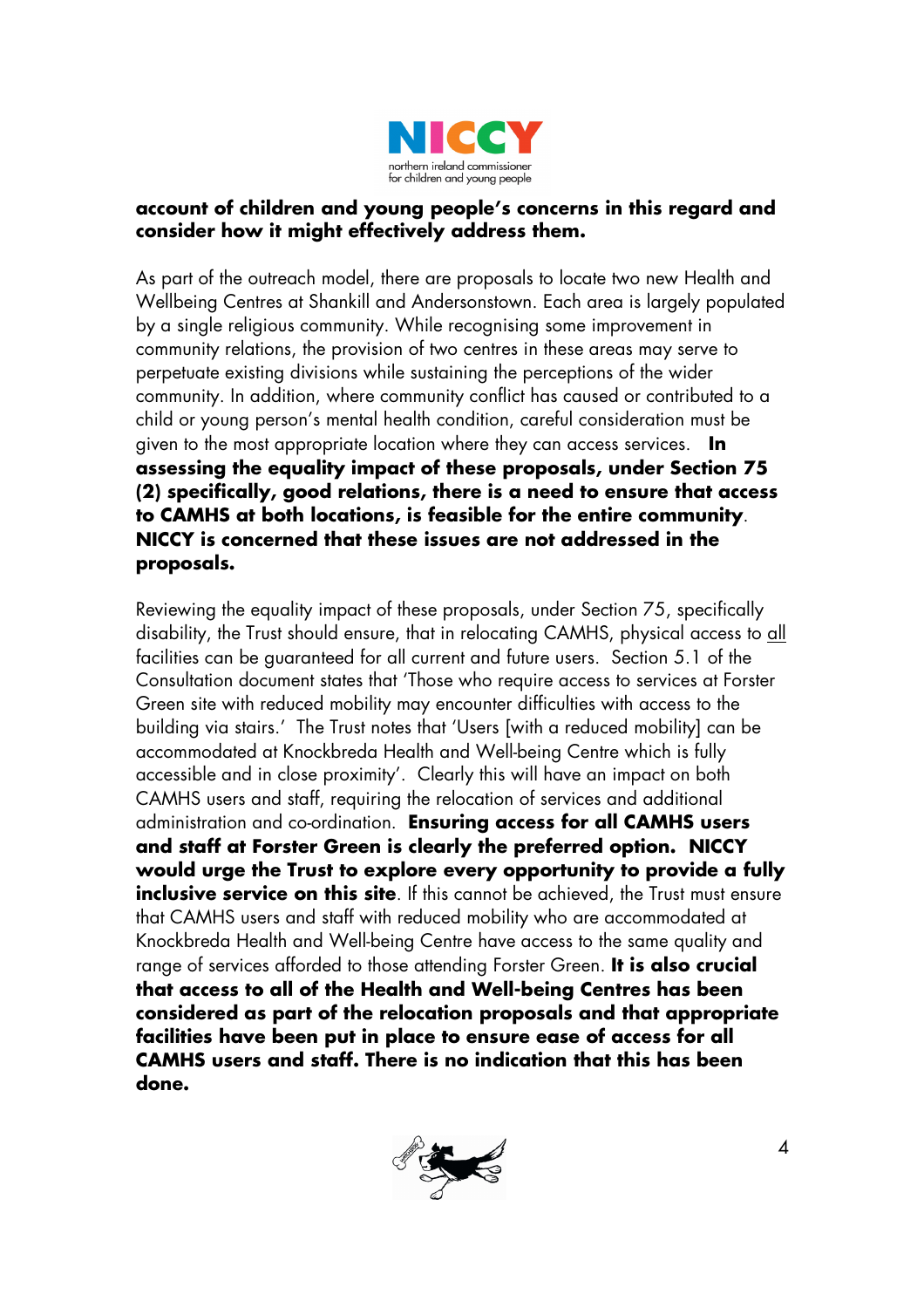

NICCY is aware that Barnardo's Northern Ireland currently provides a valuable therapeutic service for young people, aged 12-18 years at 10 College Gardens, Belfast, one of the locations under review. If the adolescent team based at this address is relocated, it is important that this will not have any detrimental impact on the services provided by Barnardo's, in terms of access to suitable accommodation and to any existing collaborative working arrangements with the adolescent CAMHS currently based in College Gardens.

### **5.0 Consultation with Children and Young People**

In reviewing the Trust's proposals, a significant concern for NICCY is that the children and young people most directly impacted are, where appropriate, fully consulted and their views given genuine consideration. Article 12 of the UNCRC states that children have the right to have their voices heard in all matters concerning them and NICCY strongly advocates that this article be upheld in the implementation of all government policies, practices and services. The Trust indicated that consultation with children and young people would be carried out by VOYPIC. While NICCY welcomes this consultation, further detail concerning the profile of consultees was not provided. **NICCY believes that it is important that any consultation with children and young people includes opportunities for all current users of CAMHS to participate and to have their views heard and taken into consideration.** 

NICCY welcomes the publication of a 'child and young people friendly' version of the Trust's proposals. However it is concerned that this was not issued at the same time as the full consultation document in order to allow children and young people the same consideration and response period as adults. A review of the 'Easy Read Guide' reveals that it does not fully explain the proposals and their implications for current or future CAMHS users. Apart from stating that it 'will move all the groups that work with children and young people to one building', there is no reference in the document to the outreach service proposals. In addition, the document states that 'We will go ahead with this plan once we have answers to questions in this leaflet'. This statement suggests that the Trust has already taken the decision to implement the proposals. In reading this, young people may have concluded that their comments and opinion were irrelevant. **NICCY would be particularly concerned that the extended consultation period was used by the Trust to disseminate the 'Easy-Read Guide' to children and young people and their parents or carers, who are most directly affected by the proposals and that time was taken to fully explain the proposals and the impact they will have on CAMHS users.** 

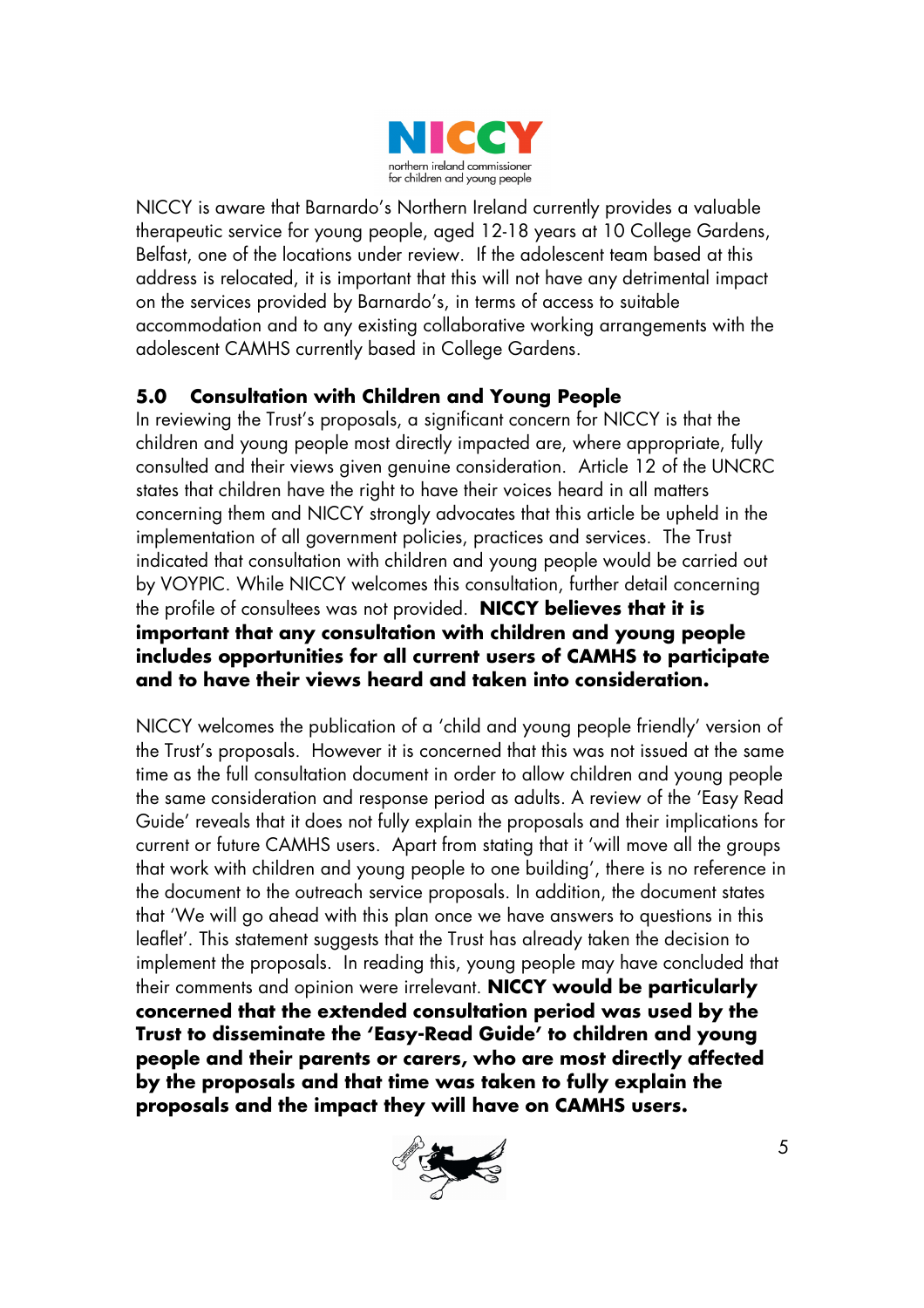

## **6.0 Relocation of CAMHS – Impact on Staff**

In reviewing this proposal, the wellbeing of children and young people is the key concern for NICCY, however the needs and wellbeing of staff must also be taken into account since they are key to the successful delivery of CAMHS.

The consultation document notes that pre-consultation has been undertaken with 'representatives of staff likely to be affected by the proposed changes to accommodation of the out-patient teams'. **NICCY would urge that all staff who are involved in the delivery of the services outlined in the proposals, are fully consulted and their views carefully considered.** They remain central to the successful implementation of any changes in CAMHS. In particular, it is important that their professional knowledge, judgment and experience are taken into account since they are particularly aware of the specific needs and circumstances of the children and adolescents directly affected by the Trust's proposals.

The proposal refers to anticipated outcomes emerging from the relocation of CAMHS including estimates of patient contacts on a centralised and outreach basis, improved transition between the child and adolescent service, the development of significant synergy between in-patient and out-patient teams and shared learning and cross-fertilisation. **However, a feasibility study has not been conducted (or if this has been conducted, the results have not been included in the consultation). NICCY is concerned that the practical outworking and potential benefits of such outcomes have not been articulated in the document. In addition, no evidence has been provided to verify that these outcomes are achievable**.

If the relocation of CAMHS is to achieve the benefits outlined in the proposal (p.22), and crucially, if it is to meet the requirements of CAMHS users at the central location and in local communities, the Trust must be able to demonstrate how it can provide appropriate and adequate staffing to fulfil these objectives. It is important that this can be achieved without placing additional strain on staff and without compromising clinical time in any way. The Consultation document provides only limited details of staffing (number of CAMHS staff in Belfast Trust is totalled at 29), and no information regarding the breakdown of posts, allocation of staff hours, or travel times between different locations. In addition, no information is provided regarding administrative support – how this will be organised or delivered, particularly in relation to CAMH outreach services. Therefore there is no evidence in the document to demonstrate that the proposals

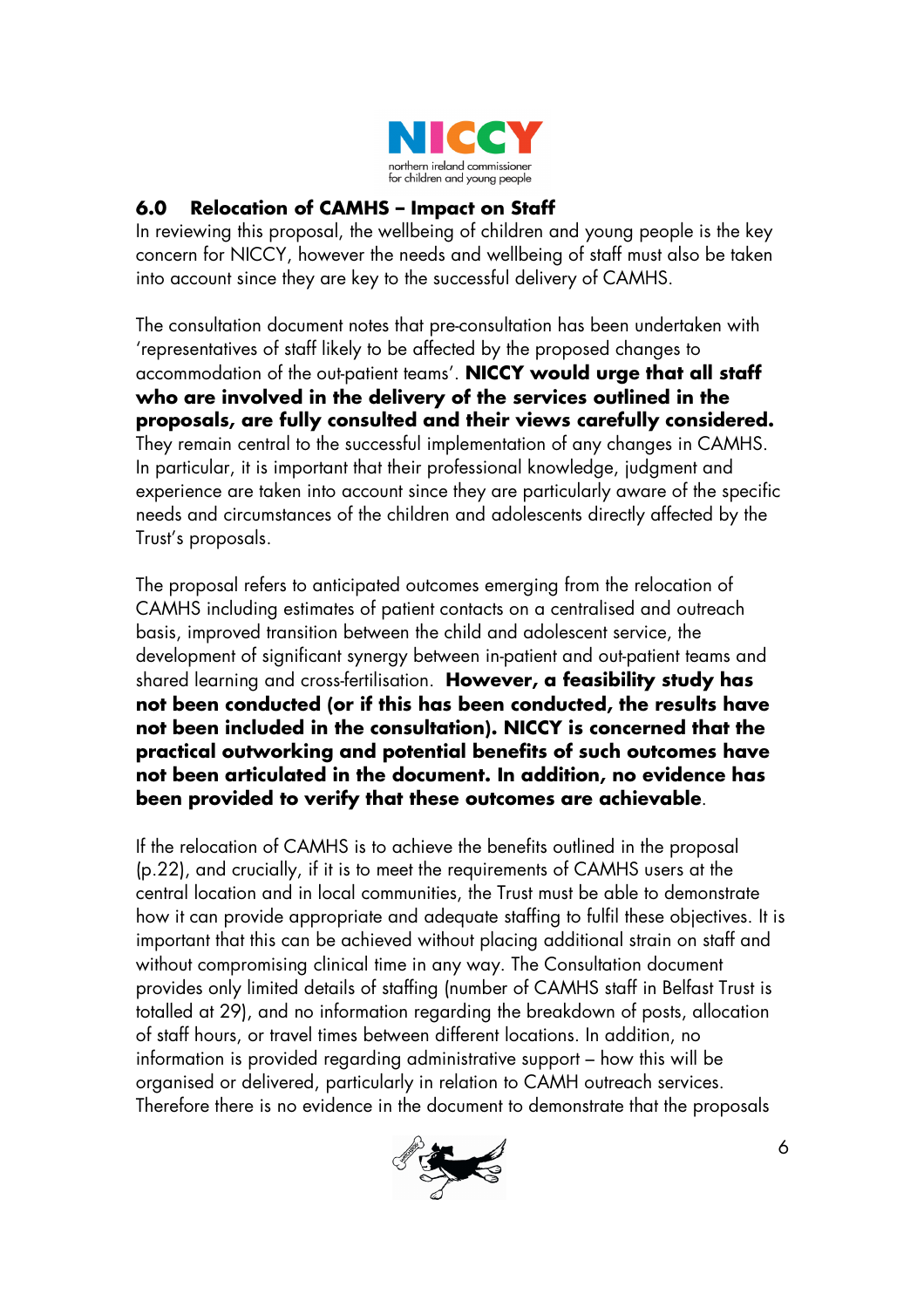

are workable in practice or the outcomes attainable. NICCY is aware of the shortage of CAMHS staff and particularly of Child and Adolescent Psychiatrists (NI Assembly 2007, Royal College of Psychiatrists 2008, BMA 2009). Given the recent announcements regarding cutbacks in health services in Northern Ireland and a specific reference to mental health initiatives, it may be assumed that staffing issues are unlikely to become less problematic. **Given the absence of appropriate data and any reference to a feasibility study, NICCY has a concern regarding the practical outworking of the proposals.** 

Relocating CAMH outpatient services will require staff to undertake additional travel between different locations with the Trust. While staff relocation is addressed, no reference is made to the additional travel time required to provide outreach services to local communities. **NICCY would be concerned that additional travel time may encroach on valuable clinical time and place staff under undue pressure.** 

The greater mobility of staff will require the carriage of client files between different locations. Given the confidential nature of this information, it is imperative that procedures are put in place to minimise the movement of files and to ensure that they are stored and transported securely. **NICCY notes that there is no reference to procedures for the management of confidential files in the consultation document.** 

The spread of CAMHS across multiple sites will require careful co-ordination and the support of an effective communication network. The consultation document does not include any information relating to how this will be achieved. Potential problems such as double booking of rooms, last minute unavailability of rooms, parking and staff delays in arriving for appointments will mean disruption to the service and impact on the CAMHS users. **NICCY believes it is essential that all logistical issues are fully considered by the Trust and policies and procedures developed in co-operation with CAMHS staff in order to ensure the effective delivery of services. There is no evidence in the consultation documents that these issues have been addressed.**

## **7.0 Option Appraisal**

NICCY is concerned that the appraisal of options outlined on pp.25-28 is extremely brief and lacks detail and transparency.

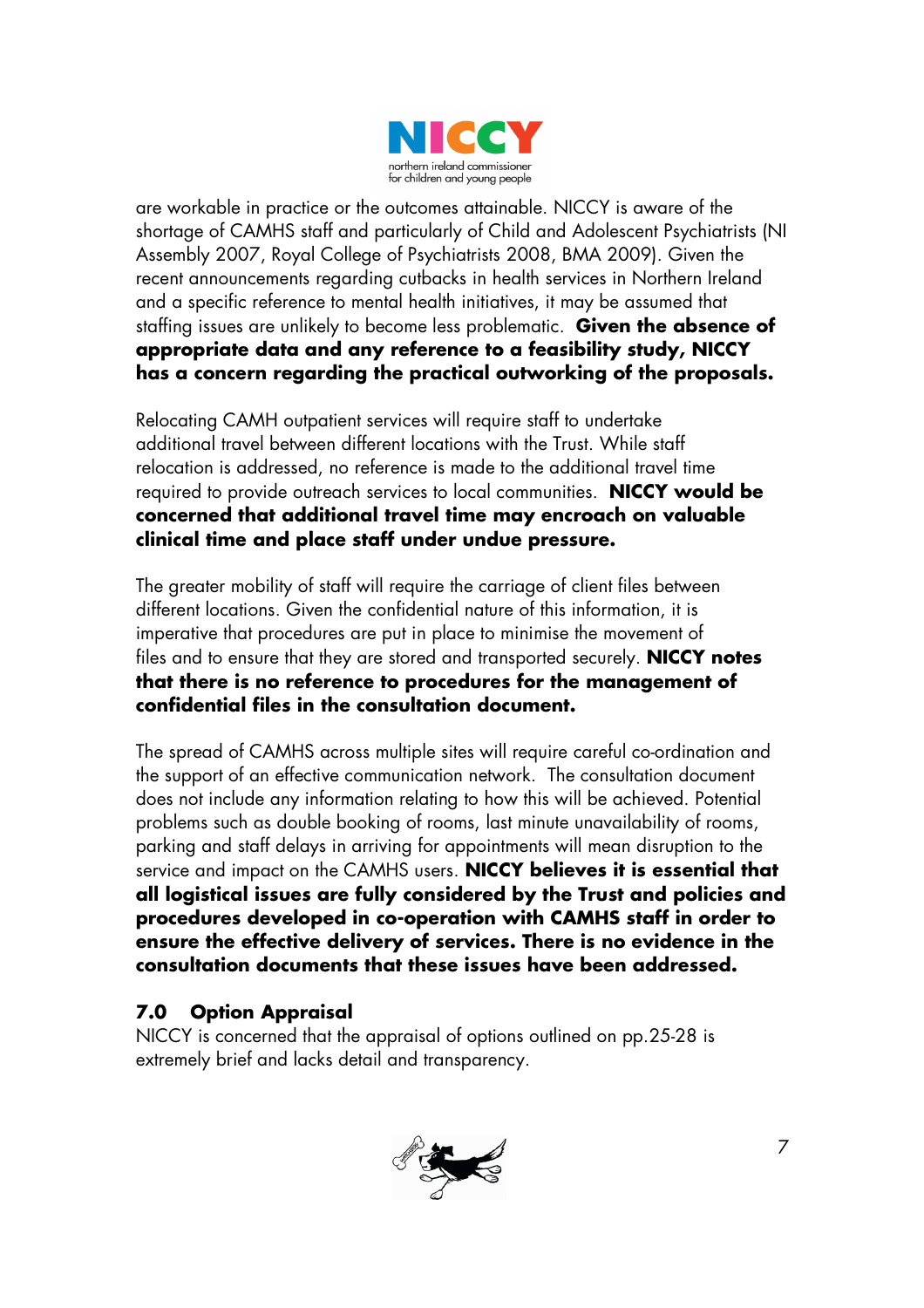

In completing an option appraisal, the proposal scores three different options considered by the Trust against a list of benefit criteria. Table 2 (p.27) outlines the different criteria employed and scores awarded. Paragraph 3.2 notes that 'various factors were considered and included…' The use of the term 'included' suggests that additional criteria may have been considered. This should be clarified and details of any additional criteria provided. Also, while brief definitions of each criterion are outlined, further details of any sub-criteria employed should also be included.

The scoring mechanism employs a scale of 0-10. Apart from a very brief definition of score '0' and score '10', no further explanation is provided in terms of how each score is calculated and what it actually means. For example, what are the criteria that distinguish a score of 3 from 4? And if it is assumed that Option 1 - Existing Base will cause minimal disruption to service and staff, why does this option score only 8 and not 9 or 10? Where are these two points lost? Further details regarding the criteria and the scoring employed should be included in order to clarify the decision-making process which led the Trust to identify Option 3 – Forster Green, as the preferred option. **The Trust emphasises its commitment to openness and transparency however NICCY feels that this is not evident in the description of the option appraisal or its decision-making process**.

## **8.0 Use of Statistics and Sources of Data**

In order to inform the EQIA, the Trust drew on various statistics and data relating to child and adolescent mental health (pp.32-33). **However NICCY is concerned that these statistics relate to Great Britain and not specifically to children and young people in Northern Ireland.** The formulation of such significant proposals for CAMHS should be informed by data pertaining to child and adolescent mental health in Northern Ireland, taking into account the particular socio-economic, cultural and demographic characteristics of the region and importantly, the long term impact of sectarian violence.

As the document states, the population profile (p.34), is based on 2001 Census statistics, and does not take into account subsequent significant demographic changes. The Trust acknowledges this shortcoming and makes reference to 'other relevant quantitative and qualitative information sources', however these are not cited or referenced and no indication is given as to how they were used. In addition, the Section 75 areas listed that may be regarded as most relevant to CAMHS (religion, disability and ethnicity) are not disaggregated into categories